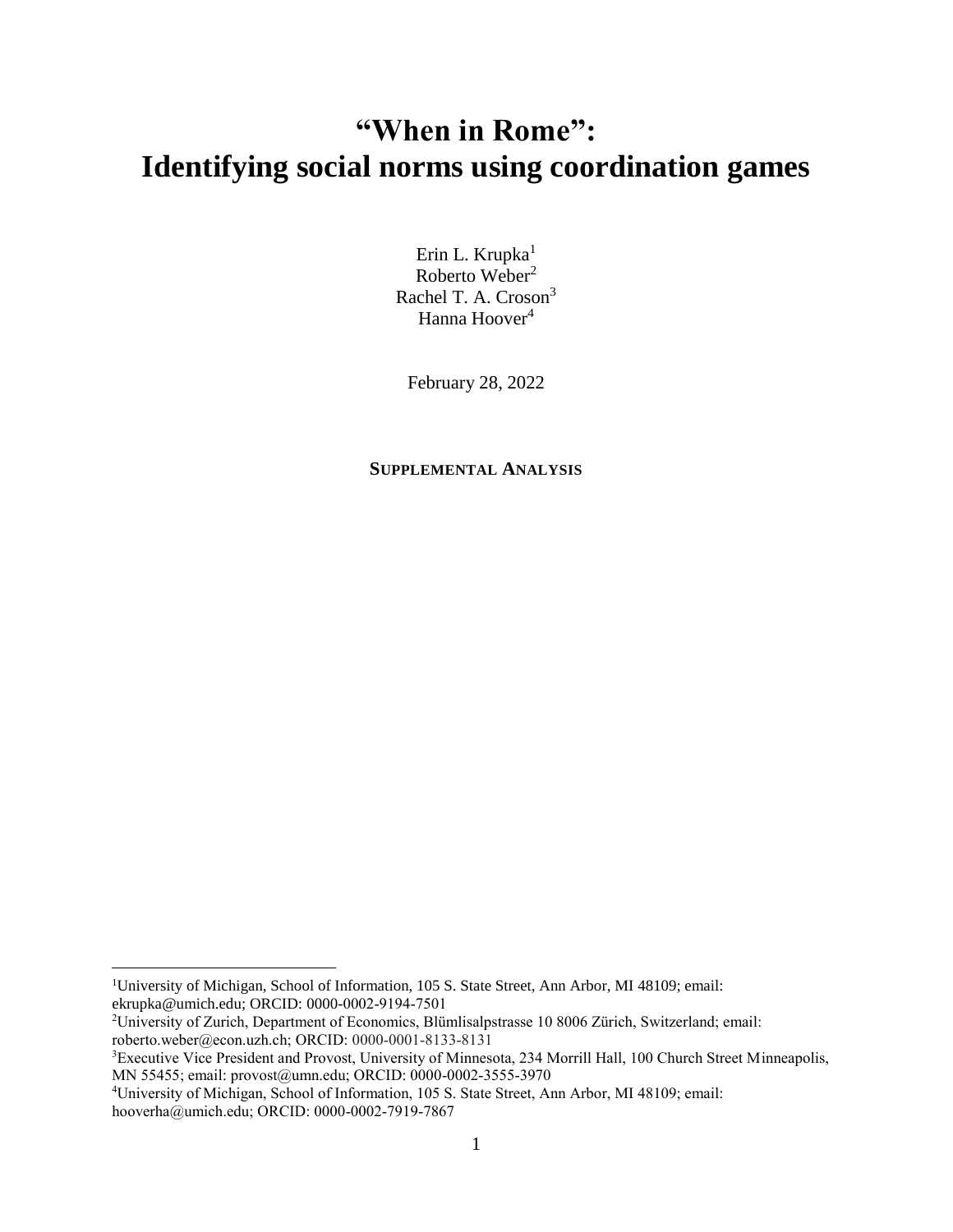In this supplement, we offer a few alternative tests of our hypotheses in the paper *When In Rome*. Specifically, we conduct OLS regressions with subject-level fixed effects estimating the effect of the matching task on an actions' ratings. We use fixed effects because we are using all the participant's responses and, as such, wish to control for each subject's characteristics that might systematically influence their guesses across actions or vignettes. We assume the heterogeneity is "fixed" for each subject and we remove this source of variation from the data by subtracting each subject's means from each of their observations prior to estimating the model. The following is the regression equation estimated:

$$
Rating_{it} = \beta_0 + \beta_1 UniversityMatch_{it} + \alpha_i + u_{it}
$$
 (1)

Let *i* denote a subject's observation and *t* denote the stages such that  $t=1$  is the personal belief stage and *t*=2 is the university-matching stage. The dependent variable is the appropriateness rating provided, ranging from values of -1 to  $+1.5$  The variable *UniversityMatch<sub>it</sub>* is an indicator variable that is equal to 1 when the observation was elicited during the university student matching treatment, or when *t*=2, and is equal to zero otherwise. In this specification, the treatment effect of matching with a university-subject is identified by the coefficient  $\beta_1$ . The variable  $\alpha_i$  is unobservable time-invariant (and thus the lack of the t subscript) individual effect and the variable  $u_{it}$  is the error term. When we center each variable by their mean (within each subject over the three stages of responses for each vignette, see table 1), we arrive at the following fixed-effects regression equation:

$$
Rating_{it} - \overline{Rating_i} = \beta_0 + \beta_1(UniversityMatch_{it} - \overline{UniversityMatch_{i}}) + (\alpha_i - \overline{\alpha_i}) + (u_{it} - \overline{u_i})
$$
 (2)

<sup>5</sup> We convert subjects' appropriateness responses into numerical scores to compute average ratings for an action. A rating of "very socially inappropriate" received a score of -1, "somewhat socially inappropriate" a score of -1/3, "somewhat socially appropriate" a score of 1/3, and "very socially appropriate" a score of 1.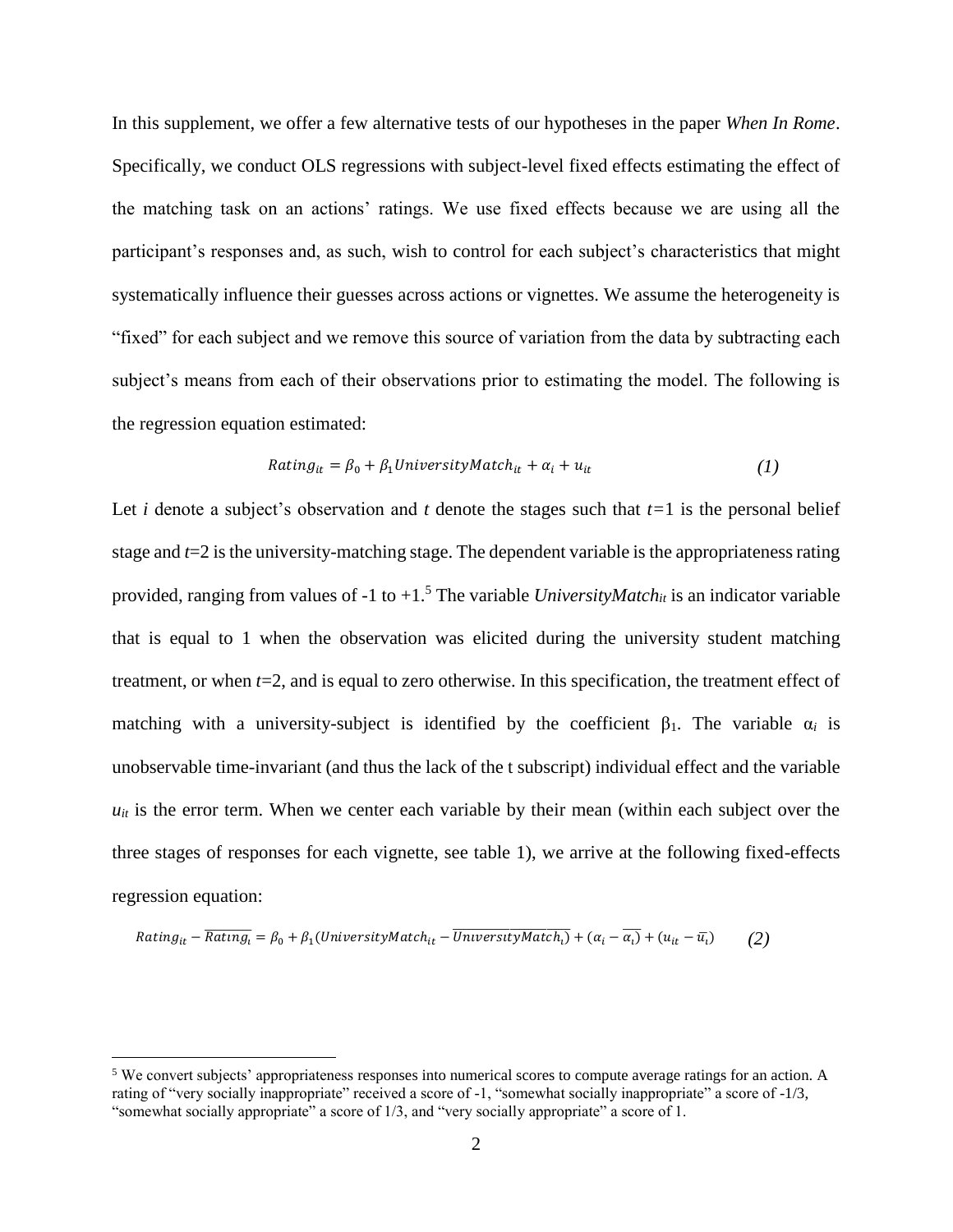Since  $\alpha_i$  is constant within each subject, it follows that  $\alpha_i = \overline{\alpha_i}$  and thus drops out of the regression equation. Thus, the fixed-effects estimation strategy eliminates individual-differences which are constant across the personal belief and the university-matching stages. The regression equation can be simplified as the following:

$$
Rating_{tt} = \beta_0 + \beta_1 UniversityMatch_{tt} + u_{tt}^{\dagger}
$$
 (3)

We run this regression equation separately by U.S. born subjects and non-U.S. born subjects and report the estimated coefficients in Table S1 and Table S2 below. <sup>6</sup>

| DV: Appropriateness Ratings | Tipping Scenario |               |  |
|-----------------------------|------------------|---------------|--|
|                             | Born in U.S.     | Non-U.S. Born |  |
| University Match            | $0.10**$         | $-0.04$       |  |
|                             | [0.02]           | [0.04]        |  |
| Constant                    | $-0.13**$        | $0.04*$       |  |
|                             | [0.01]           | [0.02]        |  |
| <b>Observations</b>         | 1,526            | 644           |  |
| R-squared                   | 0.004            | 0.001         |  |
| <b>Fixed Effects</b>        | Yes              | Yes           |  |

Table S1: Fixed Effects Regression Results in the Tipping Scenario. Estimated fixed-effects coefficients from estimating equation (3) are reported with robust standard errors in square brackets. Only observations from the tipping vignette and from the personal belief and university-matching treatment are used. Omitted category (constant) is personal opinion ratings. Errors are clustered at the subject level. <sup>†</sup> significant 0.10%; \* significant 5%; \*\* significant 1%.

In Tables S1 and S2, column 1 reports ratings from subjects born in the U.S. and column 2 reports ratings from subjects who were not born in the U.S. (foreign-born). The coefficient on the variable "University Match" test hypothesis 1. For the tipping scenario, we see that for U.S.-born subjects appropriateness ratings elicited when there is a matching task and the target is another university subject ( $\beta_1 = 0.10$ , p=0.000, Table S1 column 1) are significantly different from ratings elicited without the matching task (the omitted category). One reason why the regressions show significant

<sup>6</sup> We run a separate fixed effects regression for U.S. and non-U.S. born subjects as controlling for country of birth by an inclusion of an indicator variable would lead to multi-collinearity as a country-born indicator variable would not vary over the unobserved individual fixed effect.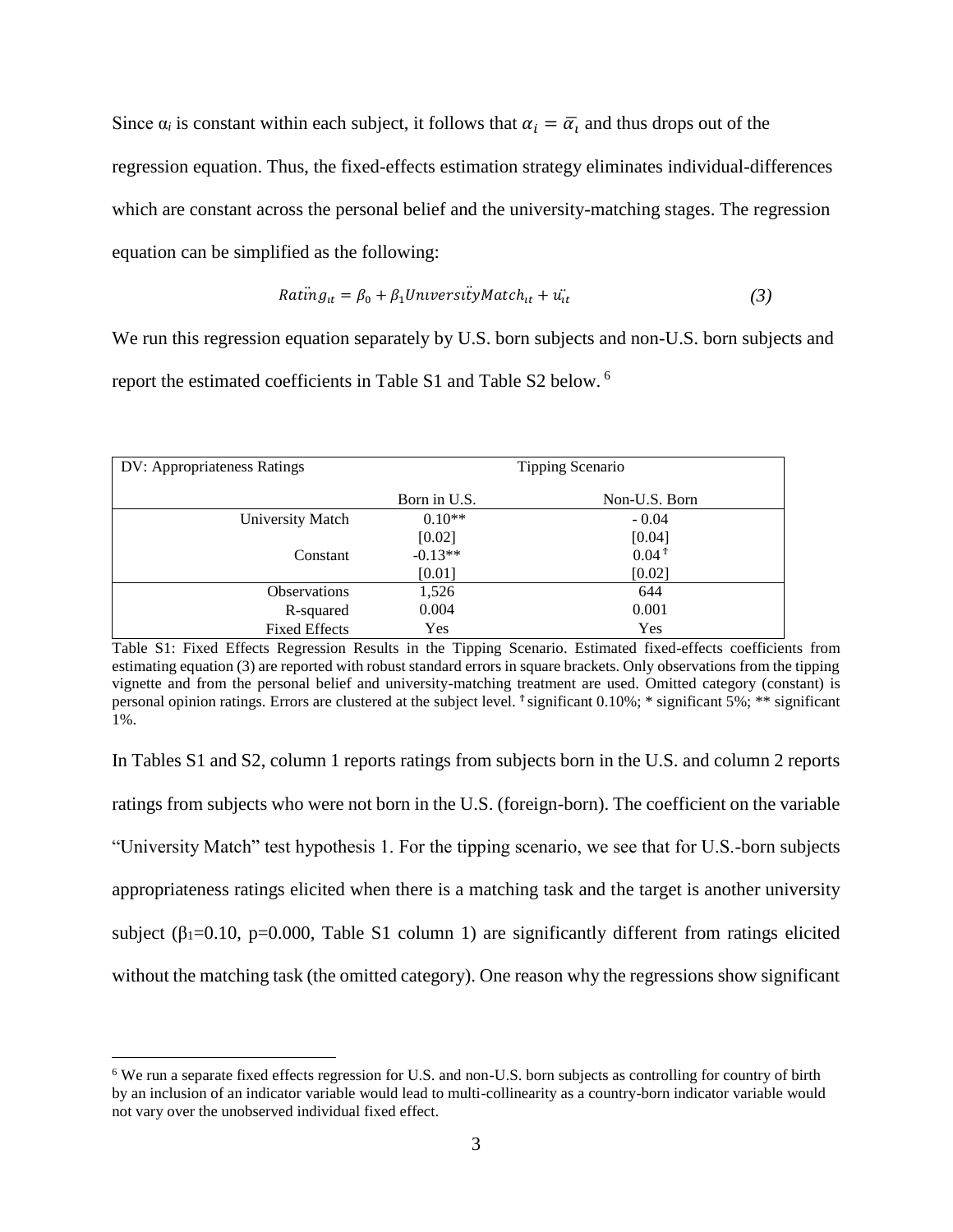differences while the t-tests above did not may because we are able to control for within-subject variation. However, for foreign-born subjects there is no significant difference between ratings elicited when the match target was another university subject and personal ratings ( $\beta_1 = -0.04$ , p=0.265, Table S1 column 2). For the punctuality scenario, there are insignificant differences between U.S. born subject's ratings with and without the university-matching task ( $\beta_1$ =0.02, p=0.272, Table S2 column 1). Similarly, non-U.S. born subjects' rating when matching with another university subject do not significantly differ from personal beliefs ( $\beta_1 = -0.05$ , p=0.05, Table S2 column 2).

| DV: Appropriateness Ratings | <b>Punctuality Scenario</b> |                      |  |
|-----------------------------|-----------------------------|----------------------|--|
|                             | Born in U.S.                | Non-U.S. Born        |  |
| University Match            | 0.02                        | $-0.05$ <sup>t</sup> |  |
|                             | [0.02]                      | [0.03]               |  |
| Constant                    | $-0.04**$                   | $0.07**$             |  |
|                             | $[0.01]$                    | $[0.01]$             |  |
| <b>Observations</b>         | 1,526                       | 644                  |  |
| R-squared                   | 0.00                        | 0.00                 |  |
| <b>Fixed Effects</b>        | Yes                         | Yes                  |  |

Table S2: Fixed Effects Regression Results in the Punctuality Scenario. Estimated fixed-effects coefficients from estimating equation (3) are reported with robust standard errors in square brackets. Only observations from the punctuality vignette and from the personal belief and university-matching treatment are used. Omitted category (constant) is personal opinion ratings. Errors are clustered at the subject level.  $\text{\textdegree}$  significant 0.10%; \* significant 5%; \*\* significant 1%

Taken together, we find some support for hypothesis 1. Foreign-born subjects report different appropriateness ratings under the matching-tasks in comparison to reporting personal beliefs for tipping and directionally different responses (though not significant) for punctuality. When we run fixed effects OLS, we are able to use more data and control for systematic individual heterogeneity in responses, we find partial support for hypothesis one.

We also test hypotheses two and three using a fixed-effects multiple regression analysis with the rating of the action as the dependent variable (which ranges from  $-1$  to  $+1$ ). For this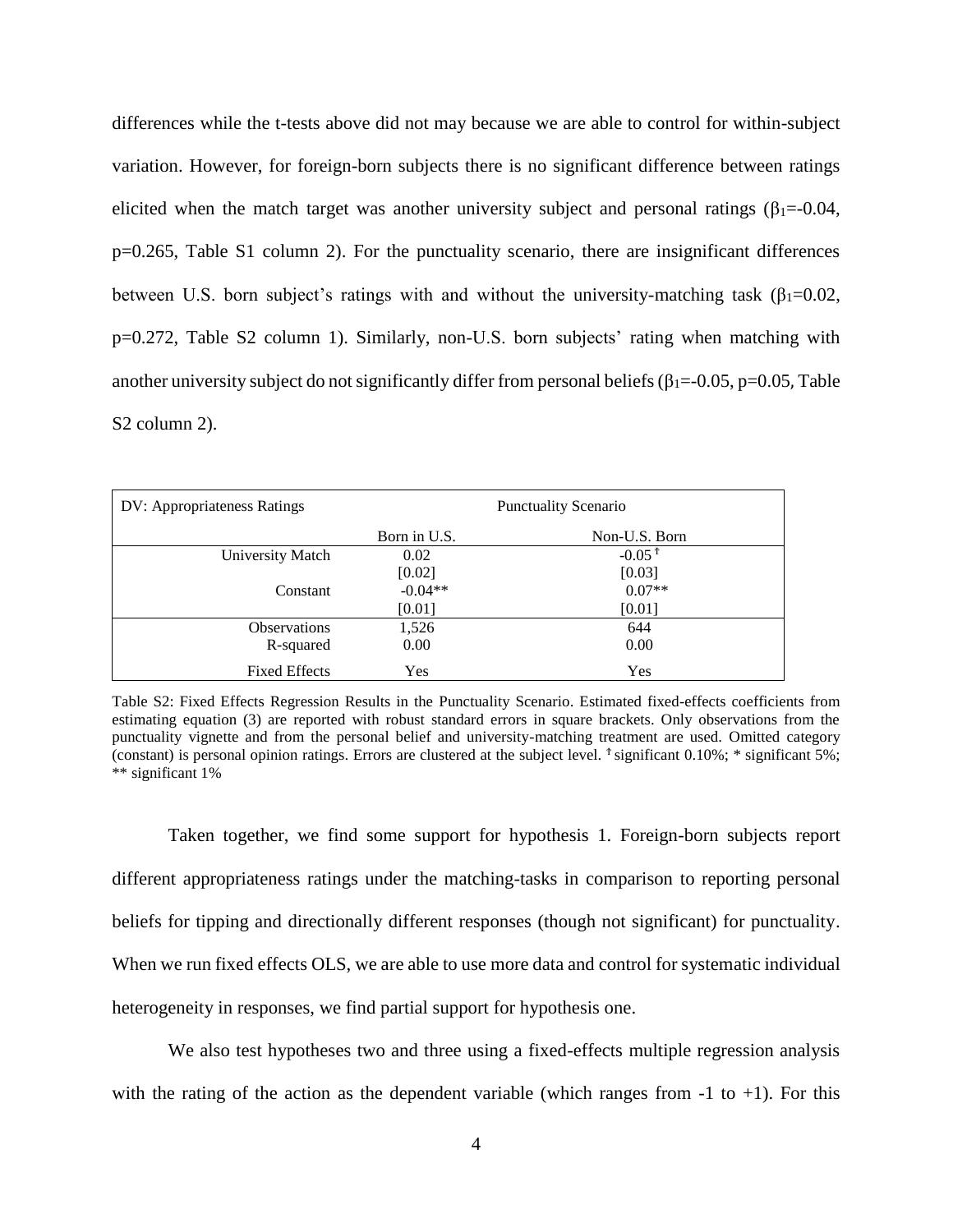analysis, we include only observations elicited during a matching task, as we seek to only analyze the treatment effect of varying a subject's reference group for the coordination game and not the effectiveness of the matching task in comparison to personal beliefs. The estimated equation is:

 $Rating_{it} = \beta_0 + \beta_1 SameCountryMatch_{it} + \beta_2(SameCountryMatch_{it} \times ForeignBorn_i) + \ddot{u_{it}}$  (4)

The variable  $SameCountryMatch_{it}$  is an indicator variable that is equal to 1 when the observation was elicited during the same-country match treatment, or when *t*=3, and is equal to zero otherwise. The variable *ForeignBorn<sup>i</sup>* is an indicator variable that is equal to 1 if subject *i* was foreign born and is equal to zero otherwise.

| DV: Appropriateness Rating        |                  |  |  |  |  |
|-----------------------------------|------------------|--|--|--|--|
|                                   | Tipping Scenario |  |  |  |  |
| Same-Country Match                | $-0.00$          |  |  |  |  |
|                                   | [0.02]           |  |  |  |  |
| Foreign Born x Same-Country Match | $0.20**$         |  |  |  |  |
|                                   | [0.06]           |  |  |  |  |
| Constant                          | $-0.02*$         |  |  |  |  |
|                                   | [0.03]           |  |  |  |  |
| <b>Observations</b>               | 2,170            |  |  |  |  |
| R-squared                         | 0.01             |  |  |  |  |
| <b>Fixed Effects</b>              | Yes              |  |  |  |  |

Table S3: Fixed Effects Regression Results with Foreign Interaction in the Tipping Scenario. The table reports the estimated fixed-effects coefficients from estimating equation (4). The coefficients are reported with robust standard errors in square brackets. Only observations from the university-subject matching treatment and same-county born matching treatment under the tipping vignette are used. Omitted category (constant) is university-subject matching ratings. Errors are clustered at the subject level. <sup>†</sup> significant 0.10%; \* significant 5%; \*\* significant 1%.

In this specification, the treatment effect of matching with a same-country born subject is identified by the coefficient  $β_1$ . For those who are foreign-born, the treatment effect of matching with a samecountry born subject is identified by  $\beta_1 + \beta_2$ . Therefore, the estimated coefficient  $\beta_2$  captures the variation in appropriateness ratings between U.S.-born subjects and foreign-born subjects under the same-country born matching treatment. Notice that equation 4 is a fixed effects specification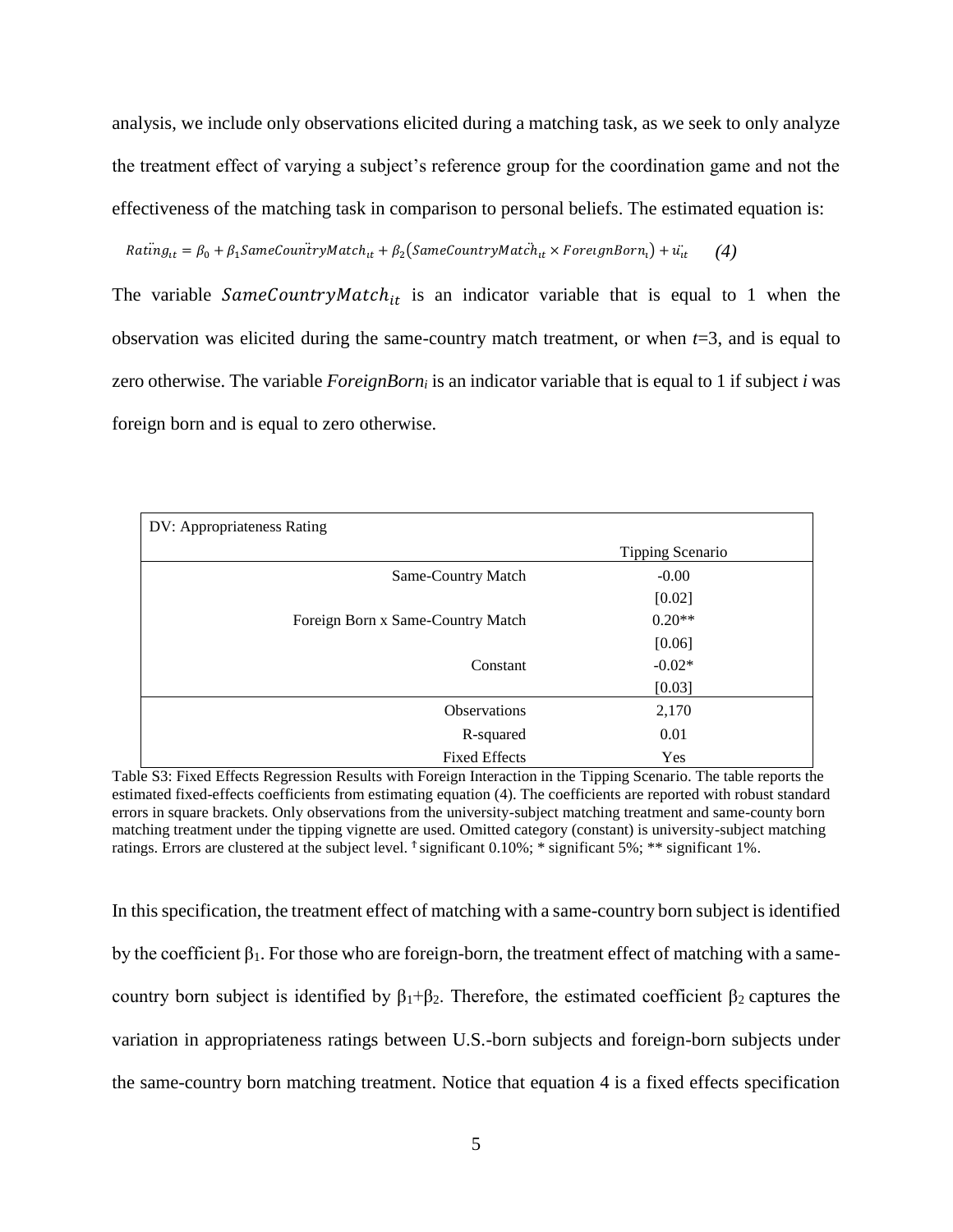in that variables are on their means, including the interaction variable.<sup>7</sup> Table S3 reports the estimated coefficients of this regression where the dependent variable is the rating given in the matching task in the tipping scenario. To test hypothesis 2, we examine whether foreign-born subjects matching with foreign-born subjects (i.e. the linear combination of the coefficients of (*Same-Country Match + Foreign Born x Same-County Match*) are significantly different than U.S.-born subjects matching with U.S.-born subjects (i.e. the coefficient of *Same-Country Match*).

We find that for the tipping vignette, the ratings of foreign born nationals coordinating with foreign born nationals significantly differs from the ratings of U.S. born nationals coordinating with U.S. born nationals  $(F(2,154)=7.11, p=0.001)$ . The positive sign on the coefficient for *Foreign Born x Same-County Match* is predicted by the ex-ante identified norms and this is evidence that supports hypothesis 3. That is, for those born in countries where it is customary to tip less than in the U.S., all tipping actions are rated significantly more appropriate by foreign born nationals coordinating with foreign born nationals.<sup>8</sup>

We run the same exercise for punctuality. To control for individual heterogeneity, we run a fixed-effects regression separately for foreign-born subjects from countries that have a norm to arrive 'on time' and for foreign-born nationals that have a norm to arrive 'late' (Panel B of Table 1 reports the ex-ante identified coding for these countries). The regression equation is identical to the fixed effects specification in equation 4, but now is applied to the punctuality vignette observations. These estimated coefficients of the regression are provided in Table S4. We test whether foreign-born subjects matching with foreign-born subjects (i.e. the linear combination of the coefficients of (*Same-Country Match + Foreign Born x Same-County Match*) are significantly

 $<sup>7</sup>$  As an alternative specification, we ran an OLS specification which allows us to include a `foreign born' indicator</sup> variable. The results are quantitatively the same and are available from the authors by request.

<sup>8</sup> Note that is approach bundles observations of subjects born in Canada or the Cayman Islands, whose ex-ante tipping norm is identical to the U.S. The inclusion of these observations therefore downward bias our results.